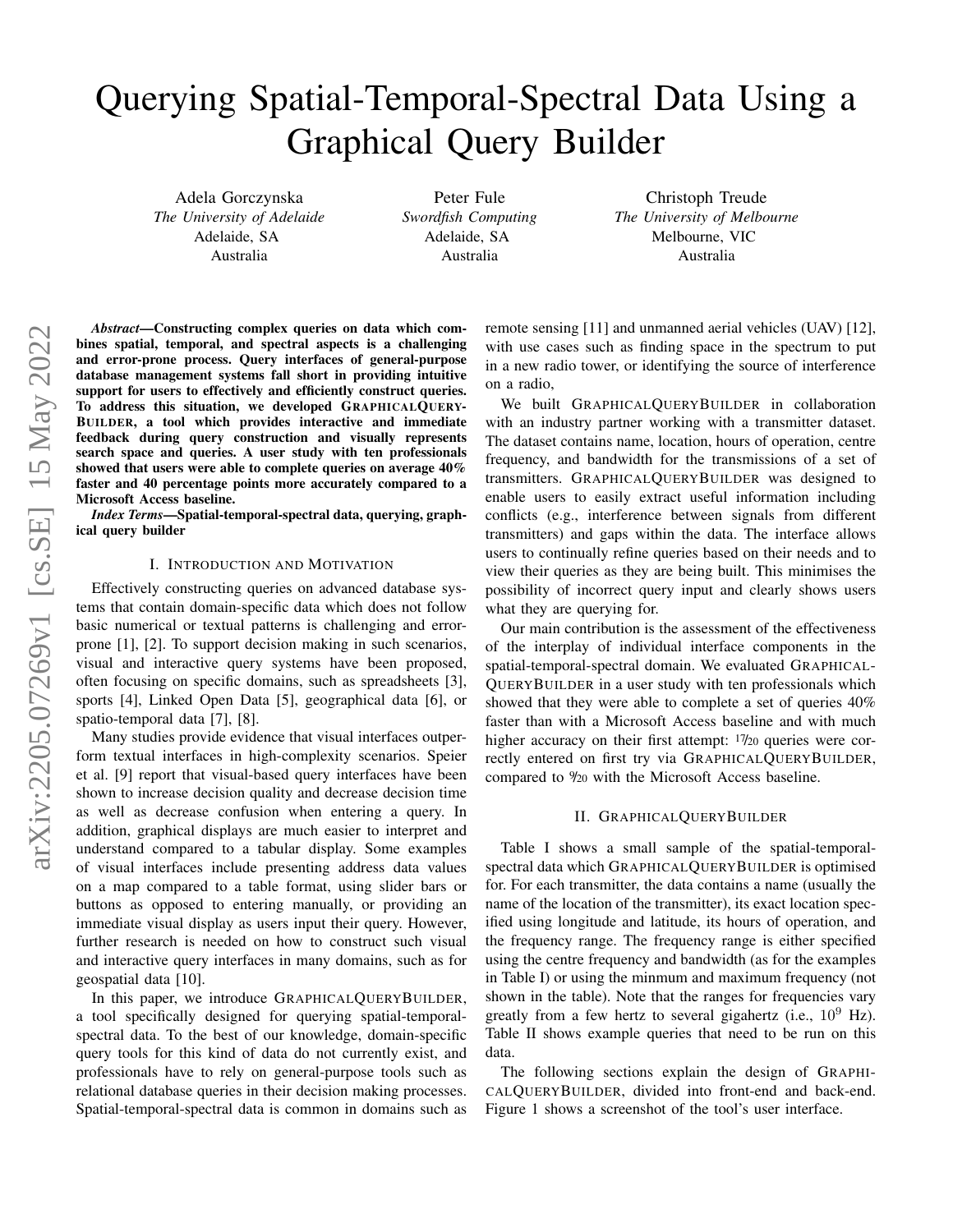TABLE I SAMPLE DATA

<span id="page-1-0"></span>

| Name                                   | Location                                        | Hours           | Centre Frequency | Bandwidth |
|----------------------------------------|-------------------------------------------------|-----------------|------------------|-----------|
| Mobile Phone Tower 123                 | $38^{\circ}40'11.86"$ . -90 $^{\circ}$ 7' 9.73" | $0:00-24:00$    | 900MHz           | 3kHz      |
| Railway Station Shortwave              | 38°37'45.52" . -90°14' 6.69"                    | $5:00 - 23:00$  | 26MHz            | 2kHz      |
| <b>Emergency Communications System</b> | $38^{\circ}37'36.84"$ , $90^{\circ}11'57.61"$   | $0:00-24:00$    | 32Hz             | 10kHz     |
| Stadium                                | $38^{\circ}37'58.90"$ , $90^{\circ}11'22.36"$   | $8:00 - 20:00$  | 30MHz            | 1kHz      |
| International Aeronautical Distress    |                                                 | $00:00-24:00$   | 406.5MHz         | 1kHz      |
| University Satcom                      | $38^{\circ}37'20.28"$ , $90^{\circ}13'57.76"$   | $20:00 - 10:00$ | 2.564GHz         | 15MHz     |
|                                        |                                                 |                 |                  |           |

#### TABLE II SAMPLE TASKS

<span id="page-1-1"></span>

| Simple   | Anything that transmits at $90MHz +/- 1MHz$ ?<br>What frequencies are active between 1:00 and 4:00?<br>What frequencies are available between 3:00 and 8:00?<br>Anything that transmits within 1 km of $\langle$ Location $\rangle$ ?<br>What times are transmissions made in $\langle$ Location $\rangle$ ?<br>Anything that does not transmit within the range 90 MHz-100 MHz?                                                                                                                                                                                                                                                                                            |
|----------|-----------------------------------------------------------------------------------------------------------------------------------------------------------------------------------------------------------------------------------------------------------------------------------------------------------------------------------------------------------------------------------------------------------------------------------------------------------------------------------------------------------------------------------------------------------------------------------------------------------------------------------------------------------------------------|
| Advanced | Anything that transmits in the range 78 MHz–85 MHz, within 1 km of $\langle$ Location1 $\rangle$ ?<br>Anything that transmits within 1 km of $\langle$ Location1 $\rangle$ or within 10 km of $\langle$ Location2 $\rangle$ ?<br>Anything that transmits at 25 MHz, in the city of $\langle$ Location1 $\rangle$ at Noon?<br>Anything that transmits between hours $19:00-23:00$ in the range 90 MHz-100 MHz or at 56000 +/- 8000 kHz?<br>Anything that transmits in the range 55MHz–60MHz, within 1km of $\langle$ Location1 $\rangle$ between 05:00–09:00?<br>Anything that transmits between hours 1:00–3:00, within 10km of $\langle$ Location2 $\rangle$ at 67500 kHz? |

# *A. Front-end*

The front-end was designed to satisfy the following requirements:

- Allow users to query by the transmitter's name, location, range from location, hours of operation, frequency and/or bandwidth.
- Accommodate simple to advanced queries (i.e., search by two or more parameters).
- Be intuitive to the extent that users can understand its behaviour without the need of special training or assistance.
- Allow users to perform a query with minimum amount of effort.
- Deliver expected results the first time rather than having users repeat the query (with variations) to get their intended result.

GRAPHICALQUERYBUILDER's front-end is implemented in Angular.<sup>[1](#page-1-2)</sup> As shown in Figure [1,](#page-2-0) the key feature of GRAPH-ICALQUERYBUILDER's user interface is the visualisation of the query as it is being built. This visual aspect allows users to verify that they are inputting the correct values of their query and it helps them understand what they are querying for.

The query component allows users to search by name, location, hours of operation, and frequency. Upon 'name' selection, a drop-down field appears allowing users to choose the appropriate name. Users have the choice to enter 'location' via address or latitude and longitude. A marker is placed on the map at the location entered. Users can enter their desired range in kilometres which appears as a circle on the respective marker. Users can also edit the circle on the map to adjust

the range value. Upon 'hours of operation' selection, a 'from' and 'to' hour field is displayed. Once users select from both fields, a visualisation representing the input hour range appears on the hours of operation axis. Finally, users have the choice to query by a 'centre frequency' or a 'frequency range'. A visualisation representing the input frequency appears on the frequency visualisation. Note the log scale to accommodate the wide range of frequencies from one hertz to one terahertz (i.e.,  $10^{12}$  Hz).

In addition, each query has an 'include' checkbox, selected on default. If the query is included, the visualisation colour is green and if excluded, the visualisation colour is red. The query interface allows users to add properties to their query as they need, via the '+' button as well as remove properties, via the '–' button. Users can also select whether the query is joined by 'AND' or 'OR' by selecting either option.

### *B. Back-end*

The back-end was designed to satisfy the following requirements:

- Efficiently store data in a relational database.
- Retrieve and display expected data based on query execution.

GRAPHICALQUERYBUILDER's backend is implemented in Django<sup>[2](#page-1-3)</sup> and connects to a relational PostgreSQL database.<sup>[3](#page-1-4)</sup> The SQL statement is generated from the user interface web page and passed to the REST APIs defined in the Django application. Django will then send the appropriate response back to web page, built with Angular, in JSON format. The results are displayed in a table, see Figure [2.](#page-3-0)

<span id="page-1-2"></span><sup>1</sup><https://angular.io/>

<span id="page-1-3"></span><sup>2</sup><https://www.djangoproject.com/>

<span id="page-1-4"></span><sup>3</sup><https://www.postgresql.org/>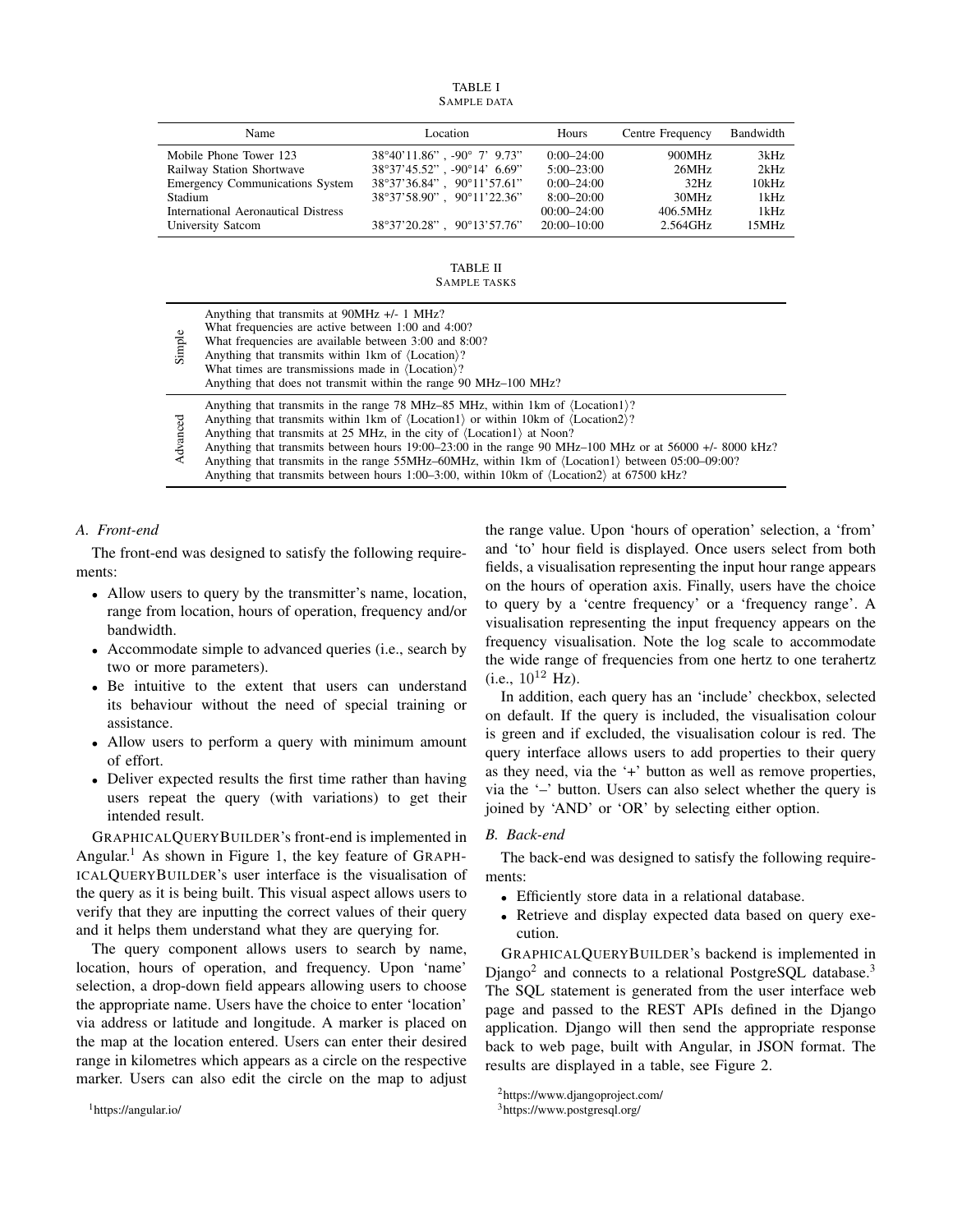# input query



<span id="page-2-0"></span>Fig. 1. User interface of GRAPHICALQUERYBUILDER

# III. EVALUATION METHODOLOGY

To evaluate whether GRAPHICALQUERYBUILDER is able to support users in querying spatial-temporal-spectral data, we asked two research questions:

- RQ1 How *accurately* can professionals formulate queries with GRAPHICALQUERYBUILDER compared to a baseline?
- RQ2 How *quickly* can professionals complete queries with GRAPHICALQUERYBUILDER compared to a baseline?

To answer our research questions, we compared GRAPH-ICALQUERYBUILDER against Microsoft Access,<sup>[4](#page-2-1)</sup> a commercial database management system with a graphical user interface. Other specialised industry products, such as the Australian Communications and Media Authority (ACMA) search for registered transmitters,<sup>[5](#page-2-2)</sup> did not contain details needed for our usage scenarios (e.g., time of operation). We recruited ten professionals from our industry partner to participate in a user study. All participants were familiar with SQL and the schema of the data. None of these professionals are authors of this paper or were involved in the design of GRAPHICALQUERYBUILDER. Each participant was asked to complete four tasks (see next paragraph), two with Microsoft Access and two with GRAPHICALQUERYBUILDER.

Our industry partner provided us with several sample queries which they regularly use on spatial-temporal-spectral

data. These queries were used as a guide while developing GRAPHICALQUERYBUILDER and for the construction of a set of tasks for participants to complete during the evaluation. The tasks were designed so that they would test each property of GRAPHICALQUERYBUILDER individually and well as combined with other properties. The tasks were similar in nature to the sample tasks shown in Table [II.](#page-1-1) Some tasks were made to be simple, by querying with a single condition, for the purpose of getting participants accustomed to both tools. An example simple query is "Anything that transmits at 90MHz +/- 1 MH". Other queries were more advanced, involving three conditions. An example advanced query is "Anything that transmits between hours  $1:00 - 3:00$ , within 10km of  $\langle$ Location $\rangle$  at 67500 kHz". Each participant completed one simple and one advanced task with each of the tools, for a total of four tasks per participant.

To evaluate whether the output of the users' query submissions was correct, the corresponding SQL statements were written and executed on the same data to compare the output. The time it took each user to complete each query was recorded and we asked participants about their overall experience after completing all queries.

# IV. EVALUATION RESULTS

Participants were able to complete tasks on average 40% faster with GRAPHICALQUERYBUILDER compared to the Microsoft Access baseline (approximately two and a half minutes compared to approximately four minutes). In addition, only <sup>9</sup>/<sup>20</sup> queries were correctly entered on first try via Mi-

<span id="page-2-1"></span><sup>4</sup><https://www.microsoft.com/en-au/microsoft-365/access>

<span id="page-2-2"></span><sup>5</sup>[https://web.acma.gov.au/rrl/register](https://web.acma.gov.au/rrl/register_search.search_dispatcher)\_search.search\_dispatcher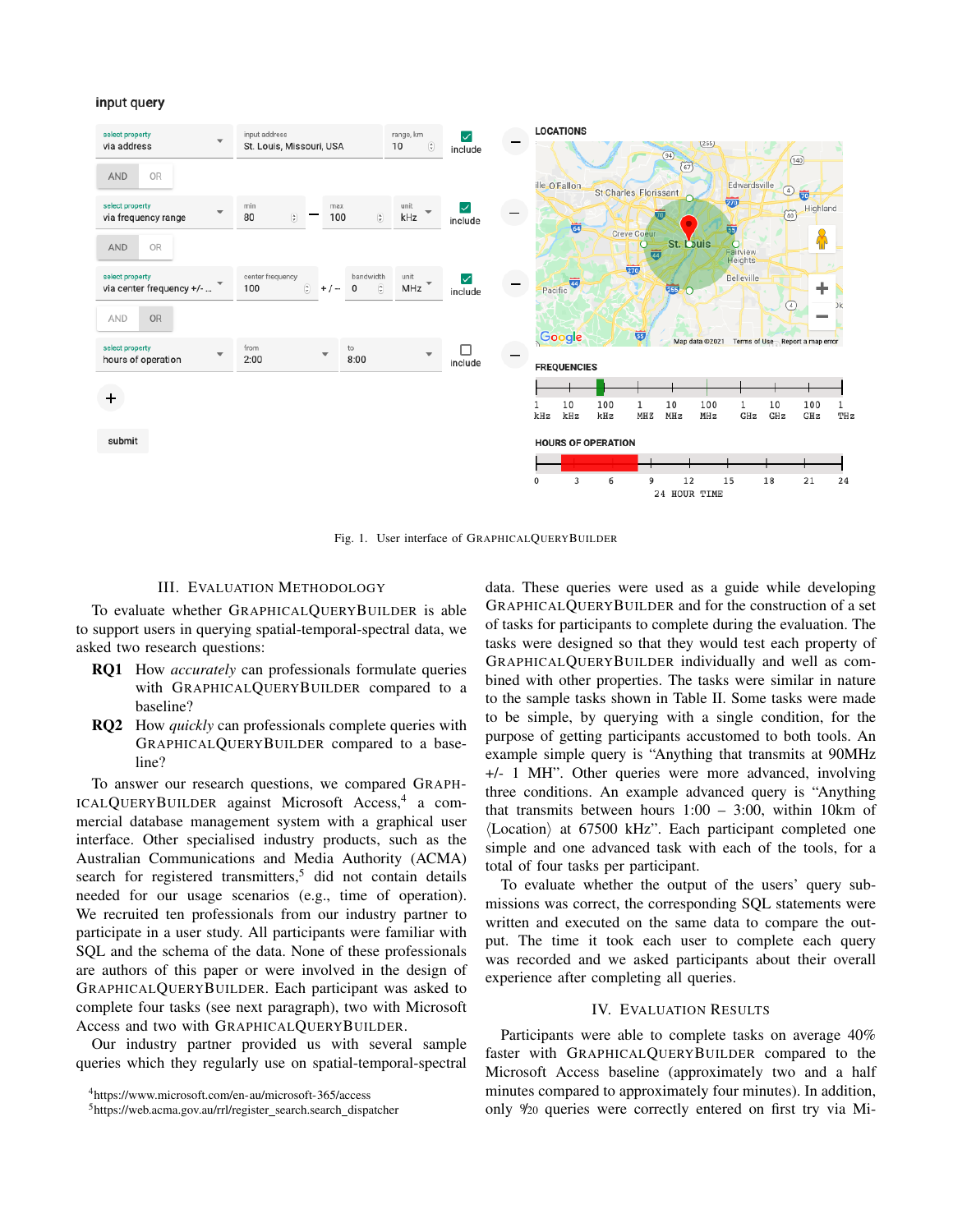| Name                                              | <b>Location</b>          | Hours of Operation | Frequency, kHz<br>view free frequencies | Bandwidth, kHz |
|---------------------------------------------------|--------------------------|--------------------|-----------------------------------------|----------------|
| Adelaide Oval Station                             | -34.906201.138.593933    | $1:00 - 4:00$      | 3000                                    |                |
| Adelaide Univeristy Satcom                        | -34.9284989, 138.6007456 | $11:00 - 16:00$    | 25000                                   | 15             |
| Alexanderson Midpoint Broadcast Australia<br>Site | $-34.926101.138.594303$  | $11:00 - 12:00$    | 132300                                  | 21             |
| RA Site Lot 2 Hester                              | -34.906101.138.543903    | $2:00 - 12:00$     | 105300                                  | 53             |
| <b>Blain Drive</b>                                | -34.916101, 138.593903   | $1:00 - 4:00$      | 76500                                   | 10             |
| Bourke-Brewarrina Rd                              | -34.906101, 138.293903   | $1:00 - 3:00$      | 88200                                   | 10             |
| <b>Broadcast Australia Site Caves</b>             | -34.906101.138.553903    | $4:00 - 5:00$      | 119700                                  | 21             |

<span id="page-3-0"></span>Fig. 2. GRAPHICALQUERYBUILDER results display (excerpt)

crosoft Access compared to 17/20 correctly entered queries via GRAPHICALQUERYBUILDER. Figure [2](#page-3-0) shows example output of GRAPHICALQUERYBUILDER.

All participants provided positive feedback with regard to GRAPHICALQUERYBUILDER's ease of use, intuitiveness, and efficiency. Some participants mentioned that current methods for data analysis are performed with tools similar to Microsoft Access.

During the evaluation, several suggestions were made for improvements to GRAPHICALQUERYBUILDER. One participant suggested giving users the ability to modify the input via visualisation elements other than the map. Another suggested including an option to export the results as a comma separated values (CSV) file. We will consider these suggestions for future versions of GRAPHICALQUERYBUILDER.

# SUMMARY

In a user study to evaluate GRAPHICALQUERY-BUILDER with ten professionals completing four tasks each:

- RQ1 Users were able to enter queries 40 percentage points more accurately compared to baseline.
- RQ2 Users were able to enter queries 40% faster compared to baseline.

# V. RELATED TOOLS

There have been a variety of approaches to designing and developing graphical query builders.

Film Finder [\[13\]](#page-4-12) was an early example of using graphical user interface components to improve user accessibility. Film Finder created visual components for filtering each column of the dataset. GRAPHICALQUERYBUILDER extends that research by creating a more complete query creation user interface. GRAPHICALQUERYBUILDER can build more complex queries, such as multiple inclusion/exclusion ranges and areas, and works with spatial data.

Two examples of a graphical query builders that work with spatial and frequency data are the Australian Communications and Media Authority (ACMA) and FM Query Broadcast Station Search by the Federal Communications Commission.<sup>[6](#page-3-1)</sup> Both these tools allow a user to search for registered transmitters within their respective countries. They both allow users to filter the data set through graphical components. The ACMA search also allows users to gradually build the query by adding

<span id="page-3-1"></span><sup>6</sup><https://www.fcc.gov/media/radio/fm-query>

search terms. Both tools require the user to submit the query before showing the results, and users do not have the option to continue adding conditions to an existing query, which are features supported by GRAPHICALQUERYBUILDER. These are both important tools in the area of spatio-temporal-frequency search, but have significant shortcoming that we felt could be improved on.

Visual SQL, by Chartio,<sup>[7](#page-3-2)</sup> features a flexible drag-anddrop interface which allows users to explore and visualise data. Users can import any dataset into the tool, which can automatically show the data structure to help users understand the data and enable them to construct queries. Once an initial query is built, users can quickly see the results in a chosen form (table, graph), modify the query, or narrow the output by adding conditions. While Visual SQL is a powerful tool, it is not customised for spatial, temporal, or spectral data, which is what motivated us to build GRAPHICALQUERYBUILDER. It would likely have been feasible to implement GRAPHICAL-QUERYBUILDER with Visual SQL, but we expect it would not have impacted the evaluation results.

Erwig and Schneider introduced STQL, a Spatio-Temporal Query Language [\[14\]](#page-4-13). However, the authors concede that a query language is not enough for end users because "end users need an easy access to spatio-temporal data and queries" [\[14\]](#page-4-13). They point to visual querying as a potential solution. GRAPH-ICALQUERYBUILDER builds on this research by creating a visual approach to query building. It includes a subset of SQTL functionality, just what was required by our industry partner. To the best of our knowledge STQL is not publicly available, which prevented us from using it as a baseline.

Many of these related tools show what can be done with graphical approaches to querying data. An important aspect of this paper is the measurement of the effectiveness of the approach.

### VI. CONCLUSIONS AND FUTURE WORK

GRAPHICALQUERYBUILDER allows users to navigate through a large, complex dataset of spatial-temporal-spectral data with increased ease and simplicity. It is powerful to use, allowing users to query by transmitter name, location range, hours of operation, and frequency. Users can execute simple and complex queries more quickly, efficiently, and accurately than with the baseline tool. User can continually add queries based on their needs, and receive immediate visual feedback on their queries. We believe these features contributed to the results in improved user speed and accuracy, and positive user responses when querying the data.

For future development of GRAPHICALQUERYBUILDER, our industry partner has expressed interest in:

- The ability to control 'AND' and 'OR' conditionals with brackets to allow more complex query structures.
- A query interface that updates based on the imported data format.
- Import and export of more data formats.
- More visual elements for constructing the queries.

<span id="page-3-2"></span><sup>7</sup><https://chartio.com/blog/why-we-made-sql-visual-and-how-we-finally-did-it/>